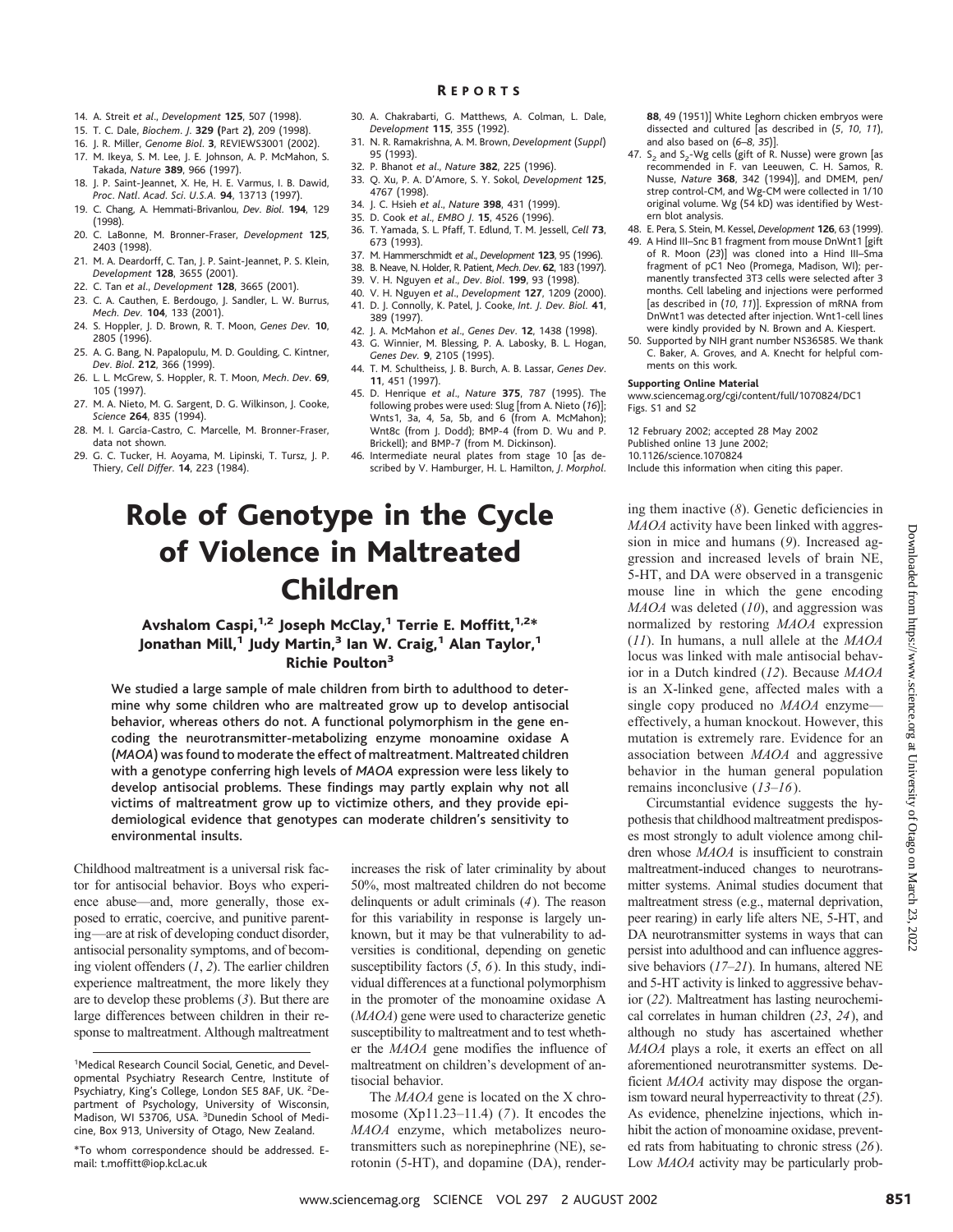lematic early in life, because there is insufficient *MAOB* (a homolog of *MAOA* with broad specificity to neurotransmitter amines) to compensate for an *MAOA* deficiency (*8*).

Based on the hypothesis that *MAOA* genotype can moderate the influence of childhood maltreatment on neural systems implicated in antisocial behavior, we tested whether antisocial behavior would be predicted by an interaction between a gene (*MAOA*) and an environment (maltreatment). A well-characterized variable number tandem repeat (VNTR) polymorphism exists at the promoter of the *MAOA* gene, which is known to affect expression. We genotyped this polymorphism in members of the Dunedin Multidisciplinary Health and Development Study, a sample without population stratification confounds (*27*). This birth cohort of 1,037 children (52% male) has been assessed at ages 3, 5, 7, 9, 11, 13, 15, 18, and 21 and was virtually intact (96%) at age 26 years.

The study offers three advantages for testing gene-environment  $(G \times E)$  interactions. First, in contrast to studies of adjudicated or clinical samples, this study of a representative general population sample avoids potential distortions in association between variables (*28*, *29*). Second, the sample has well-characterized environmental adversity histories. Between the ages of 3 and 11 years, 8% of the study children experienced "severe" maltreatment, 28% experienced "probable" maltreatment, and 64% experienced no maltreatment (*27*). (Maltreatment groups did not differ on *MAOA* activity,  $\chi^2(2) = 0.38$ ,  $P = 0.82$ , suggesting that genotype did not influence exposure to maltreatment.) Third, the study has ascertained antisocial outcomes



**Fig. 1.** Means on the composite index of antisocial behavior as a function of *MAOA* activity and a childhood history of maltreatment (*27*). *MAOA* activity is the gene expression level associated with allelic variants of the functional promoter polymorphism, grouped into low and high activity; childhood maltreatment is grouped into 3 categories of increasing severity. The antisocial behavior composite is standardized (*z* score) to a  $M = 0$  and  $SD = 1$ ; group differences are interpretable in SD unit differences (d).

rigorously. Antisocial behavior is a complicated phenotype, and each method and data source used to measure it (e.g., clinical diagnoses, personality checklists, official conviction records) is characterized by different strengths and limitations. Using information from independent sources appropriate to different stages of development, we examined four outcome measures (*27*). Adolescent conduct disorder was assessed according to criteria of the Diagnostic and Statistical Manual of Mental Disorders (DSM-IV); convictions for violent crimes were identified via the Australian and New Zealand police; a personality disposition toward violence was mea-

sured as part of a psychological assessment at age 26; symptoms of antisocial personality disorder were ascertained at age 26 by collecting information about the study members from people they nominated as "someone who knows you well." A common-factor model fit the four measures of antisocial behavior well (*27*), with factor loadings ranging from 0.64 to 0.74, showing that all four measures index liability to antisocial behavior.

Using moderated regression analysis, we predicted scores on a composite antisocial index comprising the four measures of antisocial behavior (*27*) (Fig. 1). The main effect of *MAOA* activity on the composite index of



**Fig. 2**. The association between childhood maltreatment and subsequent antisocial behavior as a function of *MAOA* activity. (**A**) Percentage of males (and standard errors) meeting diagnostic criteria for Conduct Disorder between ages 10 and 18. In a hierarchical logistic regression model, the interaction between maltreatment and *MAOA* activity was in the predicted direction,  $b = -$ 0.63, SE = 0.33,  $z = 1.87$ ,  $P = 0.06$ . Probing the interaction within each genotype group showed that the effect of maltreatment was highly significant in the low–*MAOA* activity group ( $b = 0.96$ , SE = 0.27,  $z = 3.55$ ,  $P < 0.001$ ), and marginally significant in the high-*MAOA* group ( $b = 0.34$ , SE = 0.20,  $z = 1.72$ ,  $P = 0.09$ . (**B**) Percentage of males convicted of a violent crime by age 26. The *G*  $\times$ *E* interaction was in the predicted direction,  $b = -0.83$ , SE = 0.42,  $z = 1.95$ ,  $P = 0.05$ . Probing the interaction, the effect of maltreatment was significant in the low–*MAOA* activity group ( $b = 1.20$ , SE  $= 0.33$ ,  $z = 3.65$ ,  $P < 0.001$ ), but was not significant in the high *MAOA* group ( $b = 0.37$ , SE  $=$ 0.27,  $z = 1.38$ ,  $P = 0.17$ ). (C) Mean *z* scores (M = 0, SD = 1) on the Disposition Toward Violence Scale at age 26. In a hierarchical ordinary least squares (OLS) regression model, the *G E* interaction was in the predicted direction ( $b = -0.24$ , SE = 0.15,  $t = 1.62$ ,  $P = 0.10$ ); the effect of maltreatment was significant in the low–MAOA activity group ( $b = 0.35$ , SE  $= 0.11$ ,  $t = 3.09$ ,  $P = 0.002$ ) but not in the high *MAOA* group ( $b = 0.12$ , SE  $= 0.07, \, t = 1.34, \, P = 0.17$ ). (**D**) Mean *z* scores (M = 0, SD = 1) on the Antisocial Personality Disorder symptom scale at age 26. The *G*  $\times$ *E* interaction was in the predicted direction ( $b = -0.31$ , SE = 0.15,  $t = 2.02$ ,  $P = 0.04$ ); the effect of maltreatment was significant in the low–*MAOA* activity group ( $b = 0.45$ , SE = 0.12,  $t = 3.83$ ,  $P < 0.001$ ) but not in the high *MAOA* group ( $b = 0.14$ ,  $SE = 0.09$ ,  $t = 1.57$ ,  $P = 0.12$ ).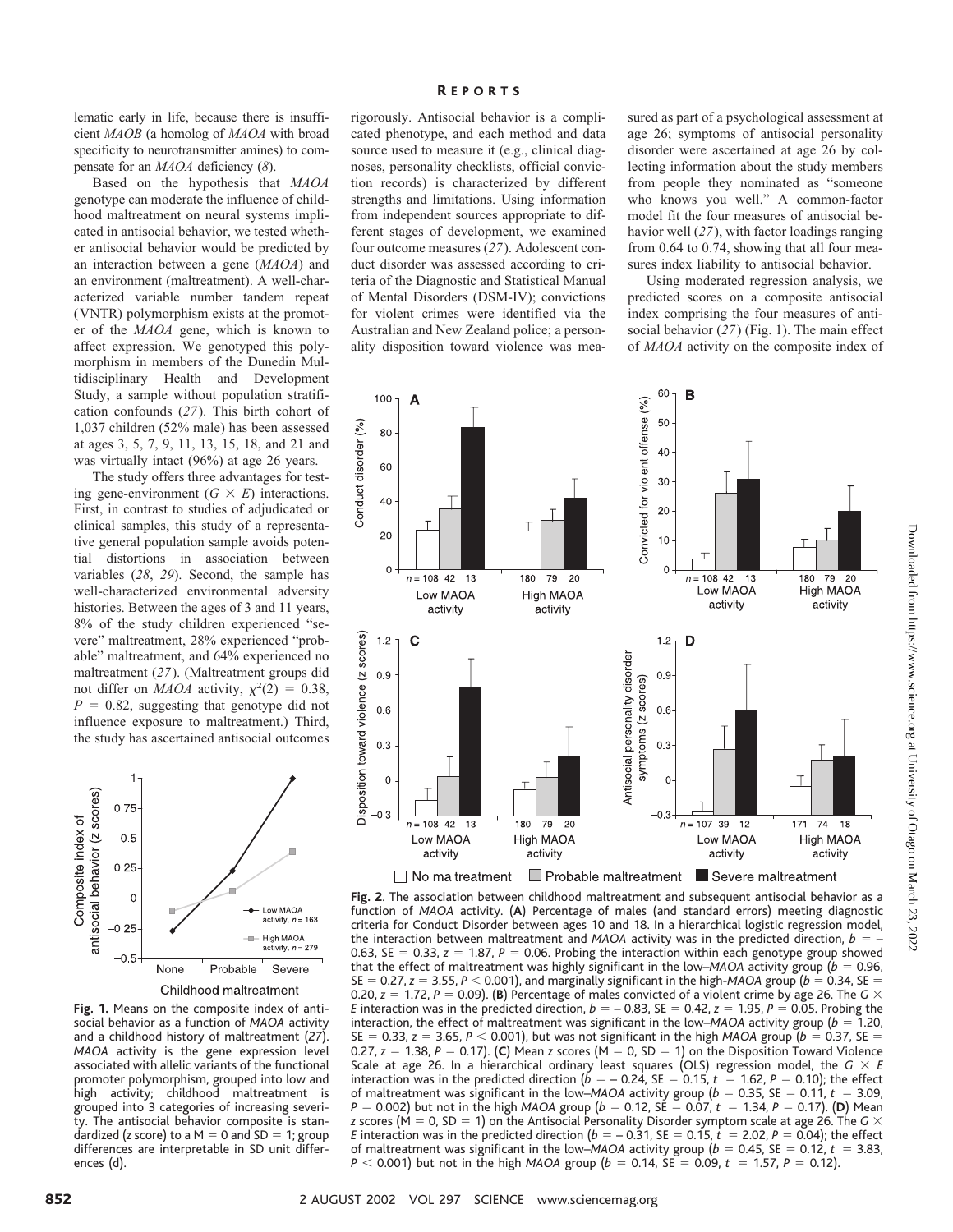antisocial behavior was not significant (*b* 0.01,  $SE = 0.09$ ,  $t = 0.13$ ,  $P = 0.89$ ), whereas the main effect of maltreatment was significant ( $b = 0.35$ , SE = 0.07,  $t = 4.82$ ,  $P \le$ 0.001). A test of the interaction between *MAOA* activity and maltreatment revealed a significant  $G \times E$  interaction ( $b = -0.36$ ,  $SE = 0.14$ ,  $t = 2.53$ ,  $P = 0.01$ ). This interaction within each genotype group showed that the effect of childhood maltreatment on antisocial behavior was significantly weaker among males with high *MAOA* activity (*b* 0.24,  $SE = 0.11$ ,  $t = 2.15$ ,  $P = 0.03$ ) than among males with low *MAOA* activity (*b* 0.68,  $SE = 0.12$ ,  $t = 5.54$ ,  $P < 0.001$ ).

We conducted further analyses to test if the  $G \times E$  interaction was robust across each of the four measures of antisocial behavior that made up the composite index. For all four antisocial outcomes, the pattern of findings was consistent with the hypothesis that the association between maltreatment and antisocial behavior is conditional, depending on the child's *MAOA* genotype ( $G \times E$  interaction  $P = 0.06, 0.05, 0.10,$  and 0.04, respectively). For adolescent conduct disorder (Fig. 2A), maltreated males (including probable and severe cases) with the low–*MAOA* activity genotype were more likely than nonmaltreated males with this genotype to develop conduct disorder by a significant odds ratio (OR) of 2.8 [95% confidence interval (CI): 1.42 to 5.74]. In contrast, among males with high *MAOA* activity, maltreatment did not confer significant risk for conduct disorder  $(OR = 1.54, 95\% \text{ CI: } 0.89 \text{ to } 2.68)$ . For adult violent conviction (Fig. 2B), maltreated males with the low–*MAOA* activity genotype were more likely than nonmaltreated males with this genotype to be convicted of a violent crime by a significant odds ratio of 9.8 (95% CI: 3.10 to 31.15). In contrast, among males with high *MAOA* activity, maltreatment did not confer significant risk for violent conviction (OR =  $1.63$ , 95% CI = 0.72 to 3.68). For self-reported disposition toward violence (Fig. 2C) and informant-reports of antisocial personality disorder symptoms (Fig. 2D), males with the low–*MAOA* activity genotype who were maltreated in childhood had significantly elevated antisocial scores relative to their low-*MAOA* counterparts who were not maltreated. In contrast, males with high *MAOA* activity did not have elevated antisocial scores, even when they had experienced childhood maltreatment.

These findings provide initial evidence that a functional polymorphism in the *MAOA* gene moderates the impact of early childhood maltreatment on the development of antisocial behavior in males. Replications of this  $G \times E$ interaction are now needed. Replication studies should use valid and reliable ascertainments of maltreatment history and should obtain multiple measures of antisocial outcomes, in large

#### R EPORTS

samples of males and females (*30*). If replicated, the findings have implications for research and clinical practice. With regard to research in psychiatric genetics, knowledge about environmental context might help gene-hunters refine their phenotypes. Genetic effects in the population may be diluted across all individuals in a given sample, if the effect is apparent only among individuals exposed to specific environmental risks. With regard to research on child health, knowledge about specific genetic risks may help to clarify risk processes. Numerous biological and psychological processes have been put forward to explain why and how experiences of maltreatment are converted into antisocial behavior toward others (*17*, *24*, *31*– *34*), but there is no conclusive evidence that any of these processes can account for the progression from childhood maltreatment to later criminal violence. Moreover, some youngsters make the progression, but others do not, and researchers have sought to understand why (*35*). The search has focused on social experiences that may protect some children, overlooking a potential protective role of genes. Genes are assumed to create vulnerability to disease, but from an evolutionary perspective they are equally likely to protect against environmental insult (*36*). Maltreatment studies may benefit from ascertaining genotypes associated with sensitivity to stress, and the known functional properties of *MAOA* may point toward hypotheses, based on neurotransmitter system development, about how stressful experiences are converted into antisocial behavior toward others in some, but not all, victims of maltreatment.

Until this study's findings are replicated, speculation about clinical implications is premature. Nonetheless, although individuals having the combination of low-activity *MAOA* genotype and maltreatment were only 12% of the male birth cohort, they accounted for 44% of the cohort's violent convictions, yielding an attributable risk fraction (11%) comparable to that of the major risk factors associated with cardiovascular disease (*37*). Moreover, 85% of cohort males having a low-activity *MAOA* genotype who were severely maltreated developed some form of antisocial behavior. Both attributable risk and predictive sensitivity indicate that these findings could inform the development of future pharmacological treatments.

#### **References and Notes**

- 1. C. S. Widom, *Science* **244**, 160 (1989).
- 2. M. Rutter, H. Giller, A. Hagell, *Antisocial Behavior by Young People* (Cambridge Univ. Press, Cambridge, 1998).
- 3. M. K. Keiley, T. R. Howe, K. A. Dodge, J. E. Bates, G. S. Pettit, *Dev. Psychopathol.* **13**, 891 (2001).
- 4. C. S. Widom, in *Handbook of Antisocial Behavior*, D. M. Stoff, J. Breiling, J. D. Maser, Eds. ( Wiley, New York, 1997).
- 5. K. S. Kendler, *Arch. Gen. Psychiatry* **58**, 1005 (2001). 6. M. Rutter, J. Silberg, *Annu. Rev. Psychol.* **53,** 463
- (2002).
- 7. E. R. Levy *et al*., *Genomics* **5**, 368 (1989).
- 8. J. C. Shih, K. Chen, M. J. Ridd. *Annu. Rev. Neurosci.* **22**, 197 (1999).
- 9. D. C. Rowe, *Biology and Crime* (Roxbury, Los Angeles, 2001).
- 10. O. Cases *et al*., *Science* **268**, 1763 (1995).
- 11. J. C. Shih, R. F. Thompson, *Am. J. Hum. Genet*. **65**, 593 (1999).
- 12. H. G. Brunner, M. Nelen, X. O. Breakefield, H. H. Ropers, B. A. van Oost, *Science* **262,** 578 (1993).
- 13. A. F. Jorm *et al.*, *Psychiatr. Genet.* **10**, 87 (2000). 14. A. Parsian, C. R. Cloninger, *Psychiatr. Genet.* **11**, 89 (2001).
- 15. S. B. Manuck, J. D. Flory, R. E. Ferrell, J. J. Mann, M. F. Muldoon, *Psychiatry Res.* **95**, 9 (2000).
- 16. J. Samochowiec *et al.*, *Psychiatry Res.* **86**, 72 (1999). 17. J. D. Bremner, E. Vermetten, *Dev. Psychopathol.* **13,**
- .<br>473 (2001). 18. D. D. Francis, M. J. Meany, *Curr. Opin. Neurobiol.* **9**,
- 128 (1999).
- 19. G. W. Kraemer, M. H. Ebert, D. E. Schmidt, W. T. McKinney, *Neuropsychopharmacology* **2**, 175 (1989).
- 20. A. J. Bennett *et al*., *Mol. Psychiatry* **7,** 188 (2002).
- 21. S. J. Suomi, in *Handbook of Developmental Psychopathology*, A. J. Sameroff, M. Lewis, S. Miller, Eds. (Plenum, New York, in press).
- 22. M. E. Berman, R. J. Kavoussi, E. F. Coccaro, in *Handbook of Antisocial Behavior*, D. M. Stoff, J. Breiling, J. D. Maser, Eds. (Wiley, New York, 1997).
- 23. D. Pine *et al*., *Arch. Gen. Psychiatry.* **54**, 839 (1997).
- 24. M. De Bellis, *Dev. Psychopathol.* **13**, 539 (2001).
- 25. V. Morell, *Science* **260**, 1722 (1993).
- 26. H. E. Ward *et al.*, *Pharmacol. Biochem. Behav.* **60,** 209 (1998).
- 27. Materials and methods are available as supporting material on *Science* Online.
- 28. P. Cohen, J. Cohen, *Arch. Gen. Psychiatry* **41**, 1178 (1984).
- 29. A. F. Jorm, S. Easteal, *Soc. Psychiatry Psychiatr. Epidemiol.* **35**, 1 (2000).
- 30. This study focused on males because their single X chromosome yields two straightforwardly characterized *MAOA* genotypes: high activity (63% in this sample) and low activity (37%). Females, having two copies of the X chromosome, fall into two homozygous groups, high-high (42% in this sample), low-low (12%), and a third heterozygous group, low-high (46%), that cannot be characterized with certainty because it is not possible to determine which of the two alleles is inactivated for each female participant. Given the rarity in females of both the low-low genotype (12%) and severe antisocial outcomes, such as violent conviction (2%), our cohort of 481 females, 11% of whom were severely maltreated, was too small to support all of the analyses reported here for males. However, adolescent conduct disorder could be analyzed, revealing that girls with the low–*MAOA* activity genotype were more likely to develop conduct disorder by a significant odds ratio of 5.5 (95% CI: 1.0 to 32.0) if they were maltreated. In contrast, among girls with high *MAOA* activity, maltreatment did not confer significant risk for conduct disorder (OR = 1.7, 95% CI: 0.75 to 4.2). This suggests that high *MAOA* activity exerts a protective influence against maltreatment for girls as well as boys, and raises the possibility that further research into X-linked genotypes may help to explain one of the least understood facts about serious antisocial behavior: the sex difference (*38*). (Fig. are desired to create volume of the color of the color of the create in the second from the second from the second from the second from the second from the second from the second from the second from the second from
	- 31. K. A. Dodge, J. E. Bates, G. S. Pettit, *Science* **250** 1678 (1990).
	- 32. S. D. Pollak, D. Cicchetti, R. Klorman, J. T. Brumaghim, *Child Dev.* 68, 773 (1997).
	- 33. D. Glaser, *J. Child Psychol. Psychiatry* **41**, 97 (2000). 34. D. Cicchetti, F. A. Rogosch, *Dev. Psychopathol.* **13**, 783 (2001).
	- 35. S. S. Luthar, D. Cicchetti, B. Becker, *Child Dev.* **71**, 543 (2000).
	- 36. A. V. S. Hill, *Br. Med. Bull.* **55**, 401 (1999).
	- 37. S. M. Grundy, R. Paternak, P. Greenland, S. Smith, V. Fuster, *J. Am. Coll. Cardiol*. **34**, 1348 (1999).
	- 38. T. E. Moffitt, A. Caspi, M. Rutter, P. A. Silva, *Sex Differences in Antisocial Behavior: Conduct Disorder*,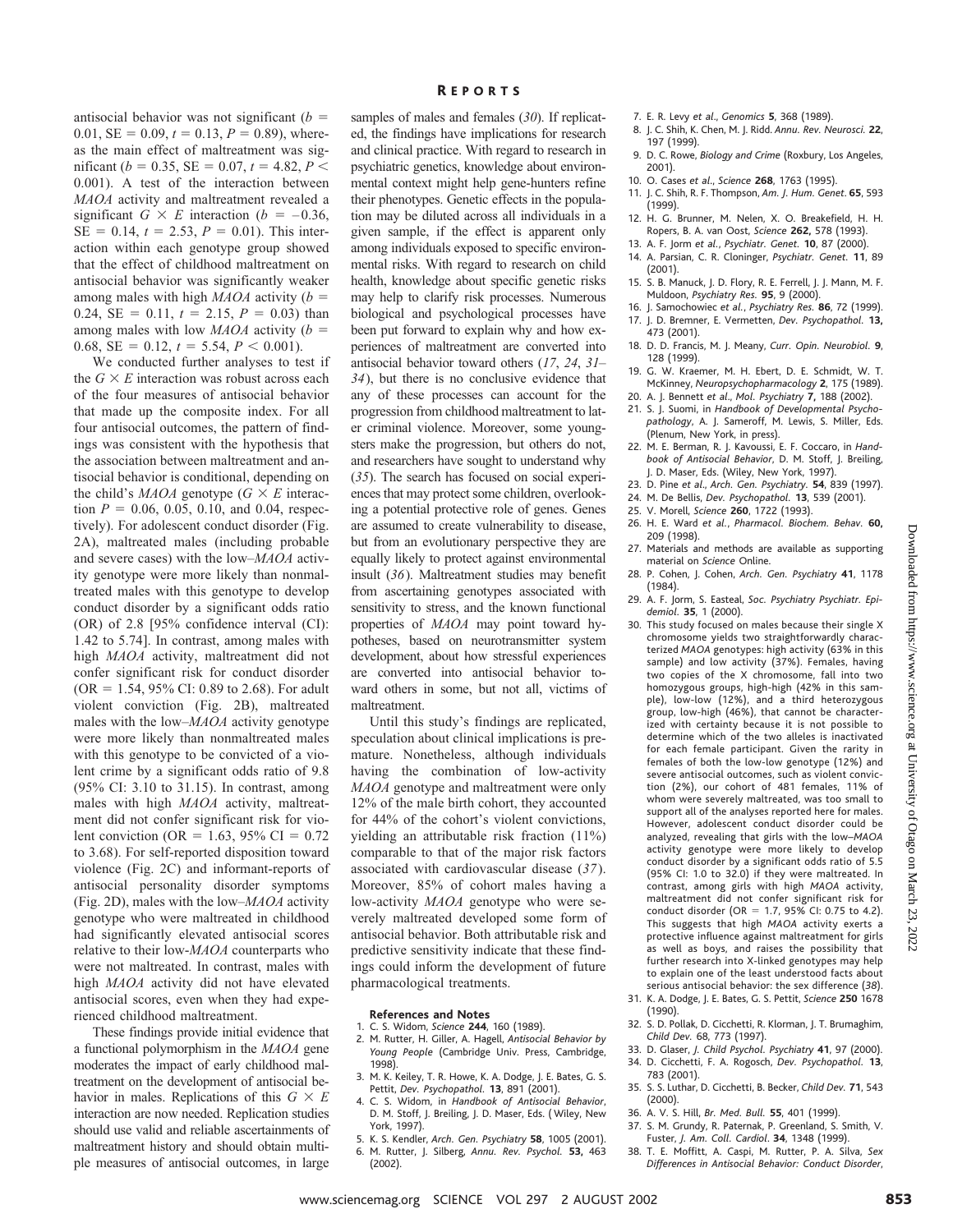*Delinquency*, *and Violence in the Dunedin Longitudinal Study* (Cambridge Univ. Press, Cambridge, 2001). 39. We thank P. Silva, founder of the Dunedin Multidisciplinary Health and Development Study, Air New Zealand, and the study members, their families, and friends. Supported by the Health Research Council of New Zealand, the University of Wisconsin Graduate School, and by grants from the U.K. Medical Research Council and the U.S. National Institute of Mental Health (MH49414, MH45070). The study protocol was approved by the institutional review boards of the participating universities.

## Cytomegalovirus Recruitment of Cellular Kinases to Dissolve the Nuclear Lamina

## Walter Muranyi,<sup>1\*</sup> Jürgen Haas,<sup>1</sup> Markus Wagner,<sup>1</sup> Georg Krohne,<sup>2</sup> Ulrich H. Koszinowski<sup>1</sup>†

The passage of large-sized herpesviral capsids through the nuclear lamina and the inner nuclear membrane to leave the nucleus requires a dissolution of the nuclear lamina. Here, we report on the functions of M50/p35, a  $\beta$ -herpesviral protein of murine cytomegalovirus. M50/p35 inserts into the inner nuclear membrane and is aggregated by a second viral protein, M53/p38, to form the capsid docking site. M50/p35 recruits the cellular protein kinase C for phosphorylation and dissolution of the nuclear lamina, suggesting that herpesviruses target a critical element of nuclear architecture.

Viral genes can target and abuse specific cellular functions for generating a favorable environment for virus maintenance and spread. Wellknown examples are viral gene functions for immune evasion from host cell defense or capsid movement within host cells (*1, 2*). To identify new viral functions that target or divert cellular functions, we addressed an important step during morphogenesis: the exit of the newly formed virus capsid from the nucleus. Because the size of herpesvirus capsids  $($  ~100 nm) prevents their transport through the nuclear pore complex (NPC), egress requires the penetration of the nuclear envelope (NE) (*3*). Local duplications of the nuclear membrane and patches containing wrapped viral capsids have been observed in cells infected with cytomegalovirus (CMV ), which belongs to the subgroup of  $\beta$ -herpesviruses (4, 5). However, the inner nuclear membrane (INM) is not easily accessible; it is lined and stabilized by the nuclear lamina (NL) layer, which constitutes an orthogonal filamentous protein meshwork 20 to 80 nm deep. This meshwork is a barrier to capsid budding, but is only dissolved during mitosis by phosphorylation with specific kinases. Here, we present evidence that a virus gene product with homology to resident INM proteins can breach this barrier by recruiting cellular kinases that act to dissolve the obstacle.

In CMV-infected cells, modifications of the NE can be detected by an irregular, sometimes ruffled staining for lamins and a nonuniform lamin-associated polypeptide 2 $\beta$  $(LAP2\beta)$  staining, as well as by deformation of the nucleus (*4, 5*). To identify the viral gene(s) responsible for this phenotype, we subcloned a series of candidate open reading frames (ORFs) of murine CMV (MCMV) into a eukaryotic expression vector and then screened the ORFs for this phenotype in transient assays. This approach led to the identification of M50, which is predicted to be a type II transmembrane protein 35 kD in size (p35) (Fig. 1A). M50/p35 showed a rim staining, typical for proteins of the INM such as lamins and  $LAP2\beta$  (Fig. 1, B to E, I, J, N, and O). Moreover, in both transfected and CMV-infected cells, M50/p35 was localized in membranous cytosolic structures occasionally containing lamin B. Remarkably, cells expressing only M50/p35 in the absence of any additional viral protein showed substantial alterations of the NE, characterized by exclusion of lamins A, B, and C as well as LAP2 $\beta$  in areas of the INM where M50/p35 accumulated. A similar phenotype was observed after expressing UL50, the homologous protein encoded by human CMV (HCMV) (*6*). Cells were costained for M50/ p35 and propidium iodide to test whether the induced phenotype represented a proapoptotic event. In M50/p35-positive cells, no chromatin condensation (Fig. 1, K to M) and no staining for terminal deoxynucleotidyl transferase–mediated nick-end labeling (TUNEL) (*6*) were detected 24 hours after transfection, excluding apoptosis. Nonetheless, the M50/p35-induced phenotype is

#### **Supporting Online Material**

www.sciencemag.org/cgi/content/full/297/5582/851/DC1 Materials and Methods Tables S1 and S2

27 March 2002; accepted 27 June 2002

probably incompatible with normal cellular functions, as we failed to isolate stable transfectants. Remarkably, the extent of the M50/ p35-induced alterations of the NE differed from those seen in CMV-infected cells (Fig. 1, F to H).

In infected cells, M50/p35 was concentrated in distinct, smaller aggregates associated with the NE. In addition, cytosolic M50/ p35 positive structures were less frequent, smaller, and more uniform in size. We therefore tested whether additional viral proteins modulate the M50/p35 distribution to induce the infection phenotype. This led to the identification of M53/p38. Whereas M53/p38 is diffusely distributed within the nucleus if expressed alone (Fig. 2, D to F), in cells cotransfected with M50/p35 and M53/p38 the localization of both viral proteins was changed, resulting in a phenotype indistinguishable from infection (Fig. 2, G to I). The direct interaction of the two proteins was confirmed by coprecipitation (Fig. 2J). Thus, we propose that M50/p35 strongly modifies the NL, whereas M53/p38 qualitatively and quantitatively modulates this effect.

The morphological stability of the NE critically depends on the integrity of the NL. Depolymerization of the NL preceded by a phosphorylation of lamins is required for the major architectural changes of the NE during mitosis (*7*). Phosphorylation and dephosphorylation of lamins and proteins of the INM by different kinases at distinct sites regulate the dynamic properties of the NL during interphase and mitosis (*8–11*). In a cell cycle– dependent manner, NL dissolution during mitosis requires the sequential phosphorylation by protein kinase C (PKC) during the interphase and by  $p34^{cdc2}$ during mitosis (*12*). We thus tested whether kinases are also involved in NL dissolution during MCMV infection. By immunofluorescence we examined different kinases for a redistribution to the NL in MCMV-infected cells. Among the kinases tested, only Ca-dependent PKCs were found to be redistributed to the NE by viral proteins (*13*). Because the distribution of Ca-dependent PKC during MCMV infection correlated well with the localization of M50/p35, we hypothesized that M50/p35 recruits Cadependent PKCs to the INM. In cells transiently transfected with M50/p35 and M53/ p38, Ca-dependent PKCs were recruited to the NE (Fig. 3, A to C). In MCMV-infected cells, M50/p35 colocalized with M53/p38 and Ca-dependent PKC (Fig. 3, G to I) but

<sup>1</sup> Genzentrum and Max-von-Pettenkofer Institut, Ludwig-Maximilians-Universität München, 80336 München, Germany. <sup>2</sup> Division of Electron Microscopy, Biocenter of the University of Würzburg, 97074 Würzburg, Germany.

<sup>\*</sup>Present address: Abteilung Virologie, Hygiene-Institut, Ruprecht-Karls-Universität Heidelberg, 69120 Heidelberg, Germany.

<sup>†</sup>To whom correspondence should be addressed. E-mail: koszinowski@m3401.mpk.med.uni-muenchen.de